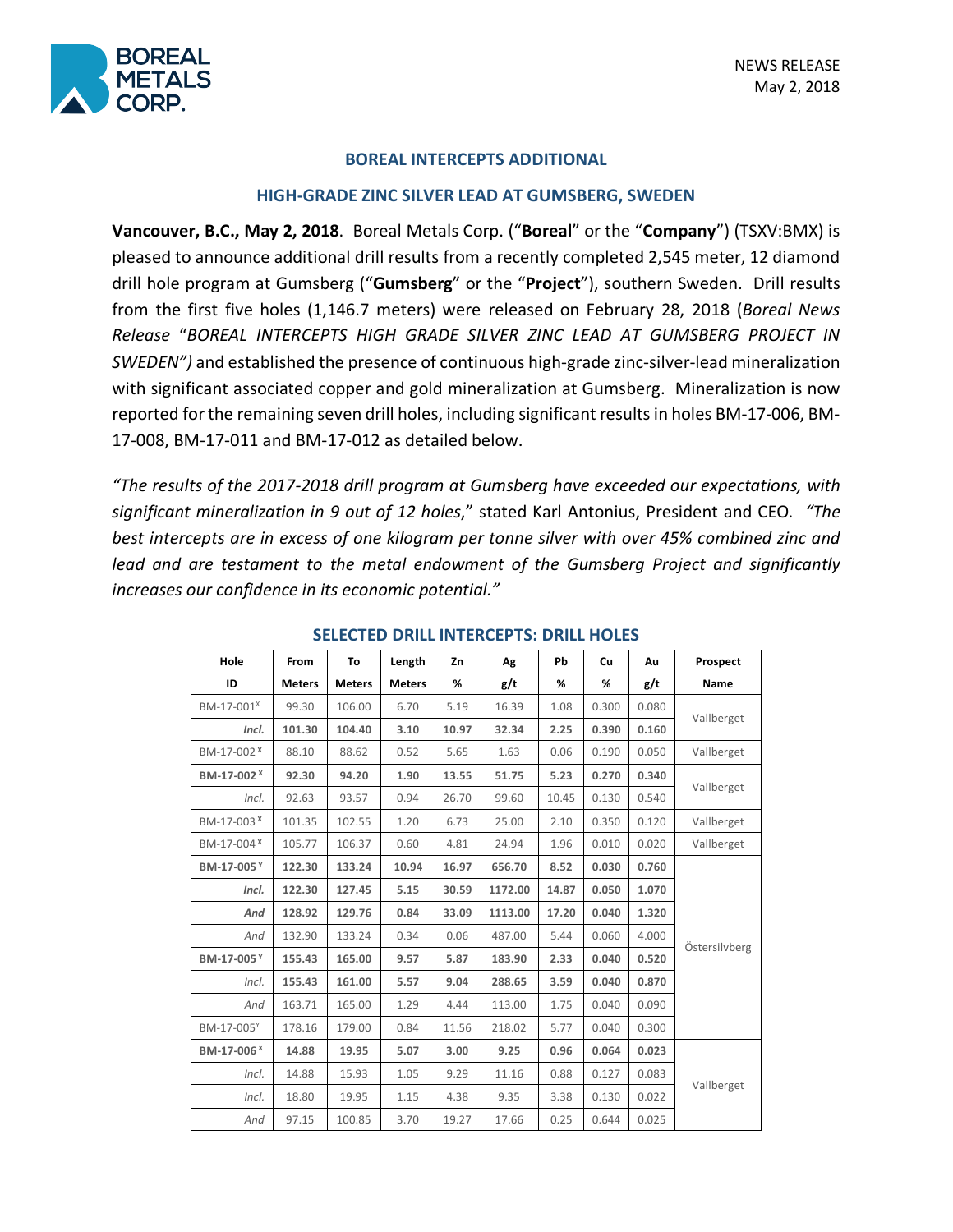

| BM-17-007              | No Significant Results |        |      |       |       |      |       |       | Vallberget    |
|------------------------|------------------------|--------|------|-------|-------|------|-------|-------|---------------|
| BM-17-008 <sup>x</sup> | 13.25                  | 13.60  | 0.35 | 3.20  | 6.85  | 0.03 | 0.053 | 0.023 | Vallberget    |
| BM-17-008 <sup>X</sup> | 86.35                  | 87.15  | 0.80 | 1.16  | 0.85  | 0.05 | 0.016 | 0.002 |               |
| BM-17-009              | No Significant Results |        |      |       |       |      |       |       | Vallberget    |
| BM-17-010              | No Significant Results |        |      |       |       |      |       |       | Gumsgruvan    |
| BM-17-011 <sup>X</sup> | 53.50                  | 56.65  | 3.15 | 3.03  | 11.69 | 0.62 | 0.438 | 0.188 |               |
| Incl.                  | 54.73                  | 55.20  | 0.47 | 17.80 | 43.00 | 4.02 | 0.037 | 0.584 | Vallberget    |
| BM-17-011 <sup>X</sup> | 130.50                 | 137.20 | 6.70 | 7.01  | 11.14 | 0.44 | 0.100 | 0.002 |               |
| BM-17-012 <sup>W</sup> | 321.00                 | 322.00 | 1.00 | 1.22  | 6.20  | 0.60 | 0.005 | 0.101 |               |
| BM-17-012 <sup>W</sup> | 325.00                 | 329.00 | 4.00 | 1.01  | 4.25  | 0.42 | 0.006 | 0.187 | Östersilvberg |
| BM-17-012 <sup>W</sup> | 332.00                 | 339.00 | 7.00 | 1.56  | 12.20 | 0.85 | 0.016 | 0.177 |               |

*W True width unknown.*

*<sup>X</sup> Apparent widths reported - true widths are estimated between 80-100% of reported intervals.*

*Y Apparent widths reported - true widths are estimated at 20-50% of reported interval.*

**Table 1. Significant Drill Intercepts from Boreal's Gumsberg 2017-18 Diamond Drill Program.** 

Drill intercepts include VMS-typical exhalative massive sulfide horizons, primary replacement styles and related high-grade lenses and shoots. Similar styles of mineralization occur throughout the Bergslagen district in southern Sweden, which is host to multiple world-renowned base metal sulphide deposits.

### **Overview of Gumsberg Target Areas**

## *Östersilvberg*

The objective of drilling at Östersilvberg is to test the down-plunge extension of mineralization below the historic mine workings, which extend to a depth of 250 meters. Östersilvberg is an attractive exploration target due to the presence of high grade zinc-silver-lead sulphides in historical mining dumps. In addition, miners in the fourteenth and fifthteenth centuries focused on silver-rich mineralization, which suggests they may not have exploited the zinc rich parts of the system. Historical data as well as new surface data suggest that there are stacked lenses of mineralization at Östersilvberg.

Ongoing exploration drilling will test for these additional zones of mineralization in addition to testing below the historical workings to see if they are open along strike and down plunge.

### *Vallberget-Loberget*

The objective of drilling at Vallberget-Loberget was to text for extensions of high grade zinc mineralization along strike and down dip from the historic mine workings. This resulted in several new and significant drill intercepts, including 3.7 meters averaging 19.27% zinc with 17.25 g/t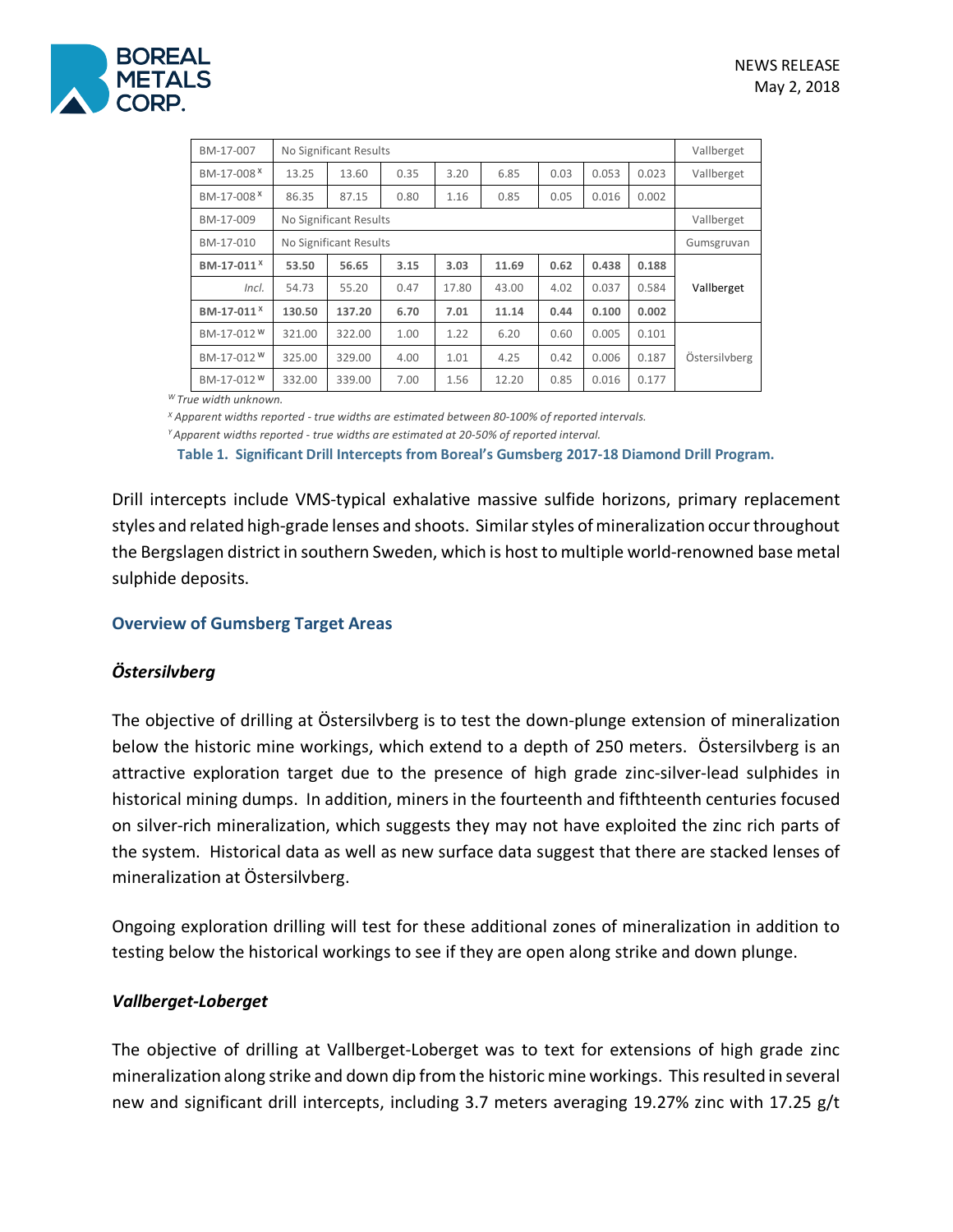

silver with minor lead and copper in drill hole BM-17-006, and 6.7 meters averaging 7.01% zinc, 0.44% lead and 17.66 g/t silver in hole BM-17-011.

The Vallberget-Loberget Trend is an impressive two-kilometer-long zone of northeast trending, moderately to steeply southeast dipping precious and base metal-rich VMS style mineralization. The mineralization across these prospects includes high grade bodies of remobilized massive sulphides, replacement style mineralization, vein style mineralization and important exhalative sulphide mineralization. Historical mining efforts suggest the mineralization is laterally continuous and forms pipe-like, moderate to steeply southeast plunging ore shoots. Ongoing exploration drilling by Boreal is targeting each of these styles and geometries of mineralization.

## *Gumsgruvan*

The Gumsgruvan area rocks are pervasively chlorite-anthophyllite-cordierite-garnet altered and contain significant gold and copper mineralization consistent with VMS "feeder zones". These represent potential conduits which may have transported metal bearing hydrothermal fluids to the paleosurface. This area is considered highly prospective for VMS copper and gold mineralization and is the least mature trend in the 2017-2018 exploration program.

The strategically situated Gumsberg project includes six exploration licenses located in the Bergslagen Mining District of southern Sweden totaling over 18,300 hectares, where multiple zones of VMS style mineralization have been identified.



**Figure 1. Location of Gumsberg Project, Land Position and 2017-2018 Diamond Drill Holes**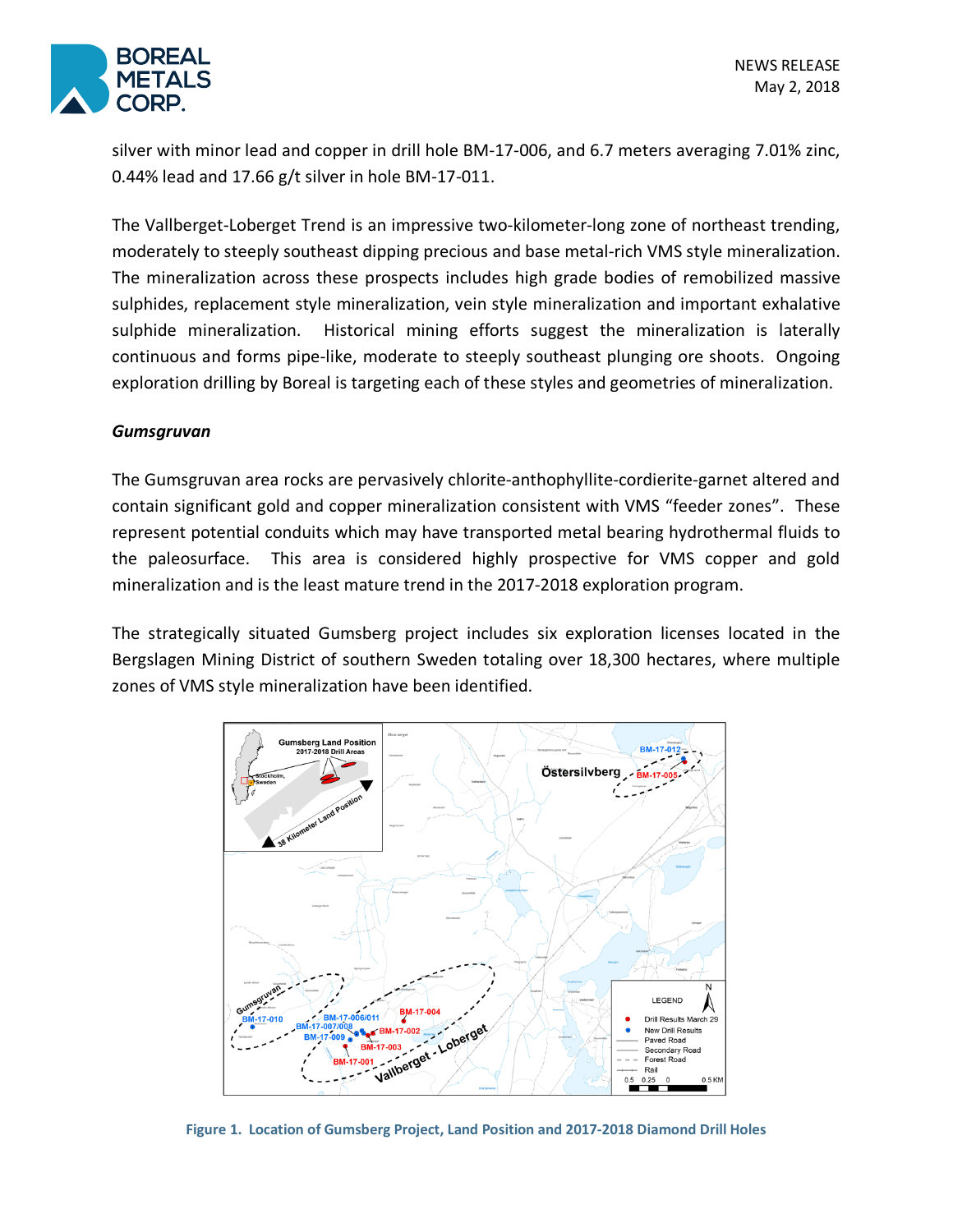

# **Quality Control, Quality Assurance and Core Handling Protocols**

Drill core is logged and prepped for sampling before submittal to ALS in Malå, Sweden where it is cut, bagged and prepped for analysis. Accredited control samples (blanks and accredited standards) are inserted into the sample intervals regularly. Samples are dried (if necessary), weighed, crushed (70% < 2mm), and riffle split into two fractions. One is retained (coarse reject) and the other is pulverized to 85% < 75µm. The pulps are analyzed by ultra-trace ICP-MS (ME-MS41) and ICP-AES Au-Pt-Pd (PGM-ICP23). Over detection limit samples are reanalyzed using ore grade ICP-AES by aqua regia (ME-OG46) or by AAS in the case of high grade zinc (Zn-AAORE).

## **About Boreal Metals Corp.**

Boreal is a mineral exploration company focused on the discovery of Zinc, Copper, Silver, Gold, Cobalt and Nickel deposits in exceptional, historical mining project areas spanning Sweden and Norway. The Company aims to discover new economic mineral deposits in known mining districts that have seen little or no modern exploration techniques. The Company is led by an experienced management team and technical team, with successful track records in mineral discovery, mining development and financing.

### **Qualified Person**

Daniel MacNeil, P.Geo, a Qualified Person as defined by National Instrument 43-101, has read and approved all technical and scientific information related to the Gumsberg project contained in this news release. Mr. MacNeil is Vice President Exploration for Boreal Metals Corp.

### **On behalf of Boreal Metals Corporation**

Karl Antonius, President

For more information on Boreal, please visit the Company website at www.borealmetals.com or contact Alexandra Woodyer Sherron at +1.604.922.8810 or info@borealmetals.com.

*Neither TSX Venture Exchange nor its Regulation Services Provider (as that term is defined in the policies of the TSX Venture Exchange) accepts responsibility for the adequacy or accuracy of this release.* 

### **Cautionary Note Regarding Forward-Looking Statements**

This news release contains certain statements that may be deemed "forward-looking statements". Forward-looking statements are statements that are not historical facts and are generally, but not always, identified by the words "expects", "plans", "anticipates", "believes", "intends", "estimates", "projects", "potential" and similar expressions, or that events or conditions "will", "would", "may", "could" or "should" occur. Although Boreal Metals Corp. believes the expectations expressed in such forward-looking statements are based on reasonable assumptions, such statements are not guarantees of future performance, are subject to risks and uncertainties, and actual results or realities may differ materially from those in the forward-looking statements. Such material risks and uncertainties include, but are not limited to, Boreal Metals